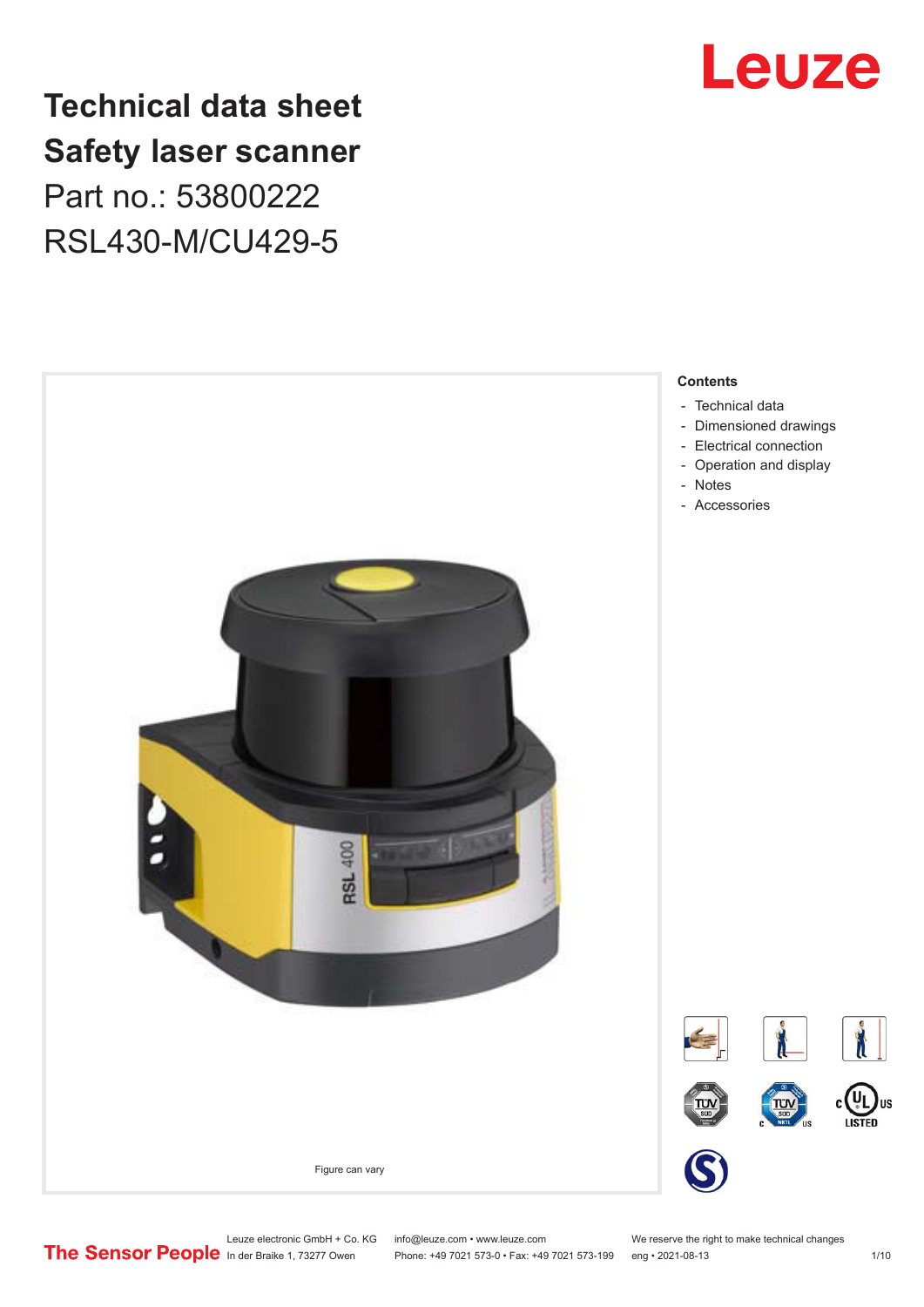# <span id="page-1-0"></span>**Technical data**

# Leuze

#### **Basic data**

| --------           |                                                   |
|--------------------|---------------------------------------------------|
| <b>Series</b>      | <b>RSL 400</b>                                    |
| <b>Application</b> | Mobile danger zone quarding                       |
|                    | Mobile side quarding                              |
|                    | Stationary access guarding                        |
|                    | Stationary danger zone guarding                   |
|                    |                                                   |
| <b>Functions</b>   |                                                   |
| <b>Functions</b>   | Data output, configurable                         |
|                    | Dynamic contactor monitoring (EDM),<br>selectable |
|                    | E-stop linkage                                    |
|                    | Four-field mode                                   |
|                    | Resolution, selectable                            |

#### **Characteristic parameters**

| <b>Type</b>            | 3, IEC/EN 61496          |
|------------------------|--------------------------|
| <b>SIL</b>             | 2, IEC 61508             |
| <b>SILCL</b>           | 2, IEC/EN 62061          |
| Performance Level (PL) | d, EN ISO 13849-1        |
| $PFH_n$                | 0.00000009 per hour      |
| $PFH_n$                | 9E-08 per hour           |
| Mission time $T_{M}$   | 20 years, EN ISO 13849-1 |
| Category               | 3, EN ISO 13849          |
|                        |                          |

Safe time delay, internal

#### **Protective field data**

| Scanning angle                                   | 270°            |
|--------------------------------------------------|-----------------|
| Minimum adjustable range                         | $50 \text{ mm}$ |
| Number of field pairs, reversible                | $10 + 10$       |
| Number of quads, reversible                      | $10 + 10$       |
| Number of protective functions                   | 2 Piece(s)      |
| Number of independent sensor confi-<br>gurations | $\mathcal{P}$   |
| Diffuse reflection, min.                         | $1.8 \%$        |
| <b>Operating range</b>                           | 04.5m           |
|                                                  |                 |

#### **Warning field data**

| Number of field pairs    | $10 + 10$       |
|--------------------------|-----------------|
| <b>Operating range</b>   | $020$ m         |
| Object size              | 150 mm x 150 mm |
| Diffuse reflection, min. | 10%             |

#### **Optical data**

| Light source                    | Laser, Infrared        |
|---------------------------------|------------------------|
| Laser light wavelength          | $905 \text{ nm}$       |
| Laser class                     | 1, IEC/EN 60825-1:2014 |
| <b>Transmitted-signal shape</b> | Pulsed                 |
| <b>Repetition frequency</b>     | 90 kHz                 |
|                                 |                        |

#### **Measurement data**

| Distance resolution       | 1 mm    |
|---------------------------|---------|
| Detection range           | $050$ m |
| <b>Diffuse reflection</b> | 20%     |
| <b>Angular resolution</b> | 01°     |
|                           |         |

#### **Electrical data**

**Protective circuit COVER 1999** Overvoltage protection

| Performance data                                                 |                                                                              |
|------------------------------------------------------------------|------------------------------------------------------------------------------|
| Supply voltage U <sub>B</sub>                                    | 24 V, DC, -30  20 %                                                          |
| max.                                                             | Current consumption (without load), 700 mA, (use power supply unit with 3 A) |
| Power consumption, max.                                          | 17 W, For 24 V, plus output load                                             |
| Outputs                                                          |                                                                              |
| Number of safety-related switching 4 Piece(s)<br>outputs (OSSDs) |                                                                              |
| Safety-related switching outputs<br>Type                         | Safety-related switching output OSSD                                         |
| Switching voltage high, min.                                     | 20.8 V                                                                       |
| Switching voltage low, max.                                      | 2V                                                                           |
| Voltage type                                                     | DC                                                                           |
| Safety-related switching output 1                                |                                                                              |
| Assignment                                                       | Connection 1, gray wire                                                      |
| <b>Switching element</b>                                         | Transistor, PNP                                                              |
| Safety-related switching output 2                                | Connection 1, pink wire                                                      |
| Assignment                                                       |                                                                              |
| <b>Switching element</b>                                         | Transistor, PNP                                                              |
| Safety-related switching output 3                                |                                                                              |
| <b>Assignment</b>                                                | Connection 1, yellow/gray wire                                               |
| <b>Switching element</b>                                         | Transistor, PNP                                                              |
|                                                                  |                                                                              |
| Safety-related switching output 4                                |                                                                              |
| Assignment<br><b>Switching element</b>                           | Connection 1, pink/green wire<br>Transistor, PNP                             |
| <b>Service interface</b>                                         |                                                                              |
| Type                                                             | Bluetooth, USB                                                               |
| <b>Bluetooth</b>                                                 |                                                                              |
| <b>Function</b>                                                  | Configuration/parametering                                                   |
| <b>Frequency band</b>                                            | 2,400  2,483.5 MHz                                                           |
| <b>Radiated transmitting power</b>                               | Max. 4.5 dBm (2.82 mW), class 2                                              |
| USB                                                              |                                                                              |
| Function                                                         | Configuration/parametering                                                   |
| <b>Connection</b>                                                | USB 2.0 mini-B, socket                                                       |
| Transmission speed, max.<br>Cable length                         | 12 Mbit/s<br>≤ 5m                                                            |
|                                                                  | active cables.                                                               |
| <b>Connection</b>                                                |                                                                              |
| <b>Number of connections</b>                                     | 2 Piece(s)                                                                   |
| <b>Connection 1</b>                                              |                                                                              |
| <b>Function</b>                                                  | Machine interface                                                            |
| <b>Type of connection</b>                                        | Cable                                                                        |
| <b>Cable length</b>                                              | 5,000 mm                                                                     |
| <b>Sheathing material</b>                                        | <b>PVC</b>                                                                   |
| Cable color                                                      | <b>Black</b>                                                                 |
| <b>Number of conductors</b>                                      | Longer cable lengths are possible using<br>29 -wire                          |
| Wire cross section supply                                        | $1 \text{ mm}^2$                                                             |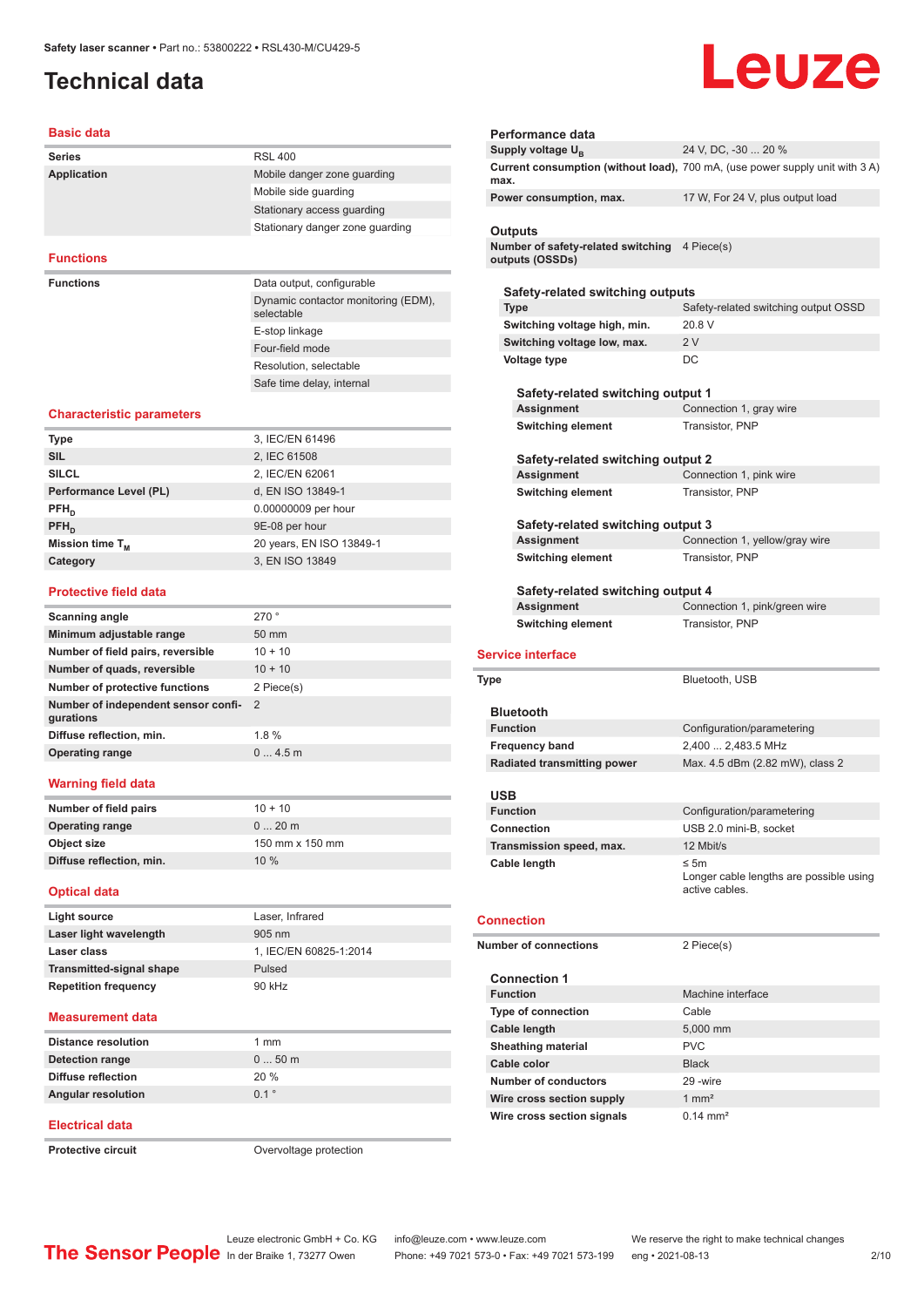# **Technical data**

# Leuze

| <b>Connection 2</b>       |                 |
|---------------------------|-----------------|
| <b>Function</b>           | Data interface  |
| <b>Type of connection</b> | Connector       |
| <b>Thread size</b>        | M <sub>12</sub> |
| <b>Type</b>               | Female          |
| <b>Material</b>           | Metal           |
| No. of pins               | 4-pin           |
| Encoding                  | D-coded         |
|                           |                 |

**Cable properties Cable resistance, max.** 15 Ω

#### **Mechanical data**

| Dimension (W x H x L)    | 140 mm x 149 mm x 140 mm     |
|--------------------------|------------------------------|
| <b>Housing material</b>  | Metal                        |
|                          | Plastic                      |
| <b>Metal housing</b>     | Diecast zinc                 |
| Lens cover material      | Plastic/PC                   |
| Net weight               | 3,000q                       |
| <b>Housing color</b>     | Yellow, RAL 1021             |
| <b>Type of fastening</b> | Mounting plate               |
|                          | Through-hole mounting        |
|                          | Via optional mounting device |

#### **Operation and display**

| Type of display             | Alphanumerical display |
|-----------------------------|------------------------|
|                             | <b>LED</b> indicator   |
| Number of LEDs              | 6 Piece(s)             |
| Type of configuration       | Software Sensor Studio |
| <b>Operational controls</b> | Software Sensor Studio |

#### **Environmental data**

| Ambient temperature, operation     | $0 \dots 50$ °C |
|------------------------------------|-----------------|
| Ambient temperature, storage       | $-2060 °C$      |
| Relative humidity (non-condensing) | 1595%           |

### **Certifications**

| Degree of protection                                               | IP 65          |
|--------------------------------------------------------------------|----------------|
| <b>Protection class</b>                                            | III, EN 61140  |
| <b>Certifications</b>                                              | c TÜV Süd US   |
|                                                                    | c UL US        |
|                                                                    | <b>TÜV Süd</b> |
| Test procedure for EMC in accordance DIN 40839-1/3                 |                |
| with standard                                                      | EN 61496-1     |
| Test procedure for oscillation in<br>accordance with standard      | EN 60068-2-6   |
| Test procedure for continuous shock<br>in accordance with standard | IEC 60068-2-29 |
| <b>US patents</b>                                                  | US 10,304,307B |
|                                                                    | US 7,656,917 B |
|                                                                    | US 7,696,468 B |
|                                                                    | US 8,520,221 B |
|                                                                    |                |
| <b>Classification</b>                                              |                |
| <b>Customs tariff number</b>                                       | 85365019       |
| eCl@ss 5.1.4                                                       | 27272705       |
| eCl@ss 8.0                                                         | 27272705       |
| eCl@ss 9.0                                                         | 27272705       |
| eCl@ss 10.0                                                        | 27272705       |

**eCl@ss 11.0** 27272705 **ETIM 5.0** EC002550 **ETIM 6.0** EC002550 **ETIM 7.0** EC002550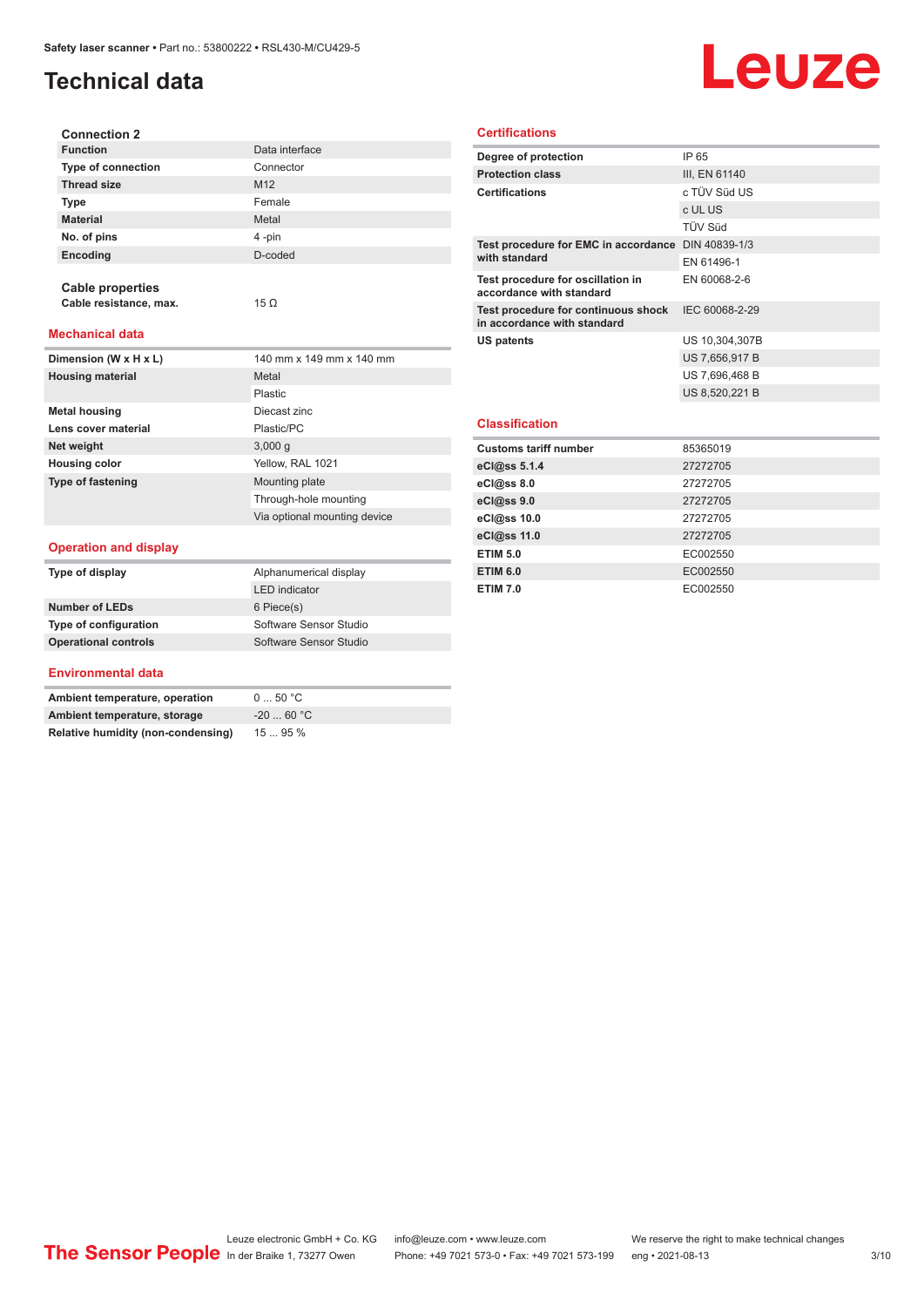# <span id="page-3-0"></span>**Dimensioned drawings**

All dimensions in millimeters

Dimensions safety laser scanner with connection unit









1 Scan level

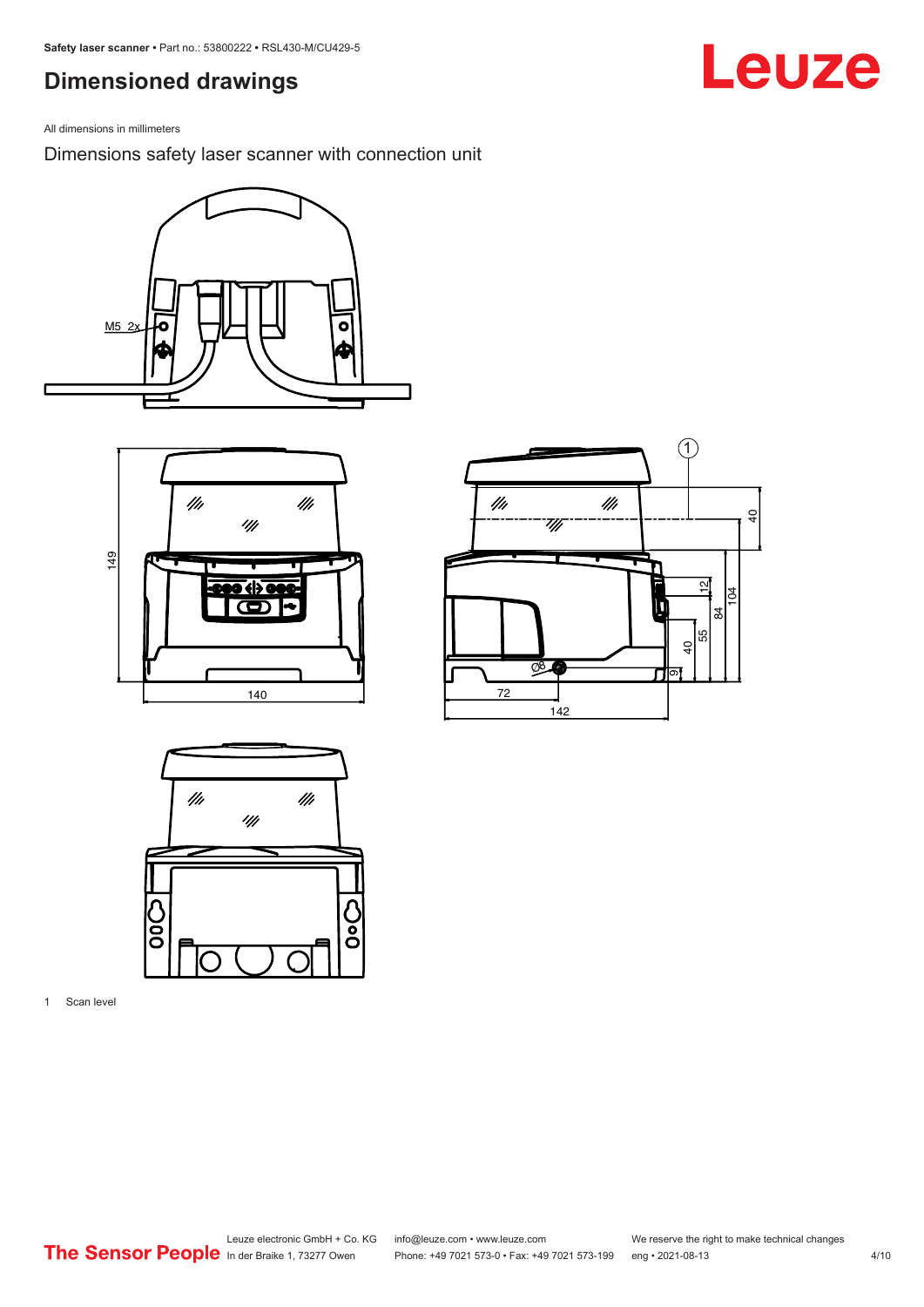# **Dimensioned drawings**

Mounting dimensions safety laser scanner with connection unit



Minimum space requirements for installation and replacement of scanner unit



Leuze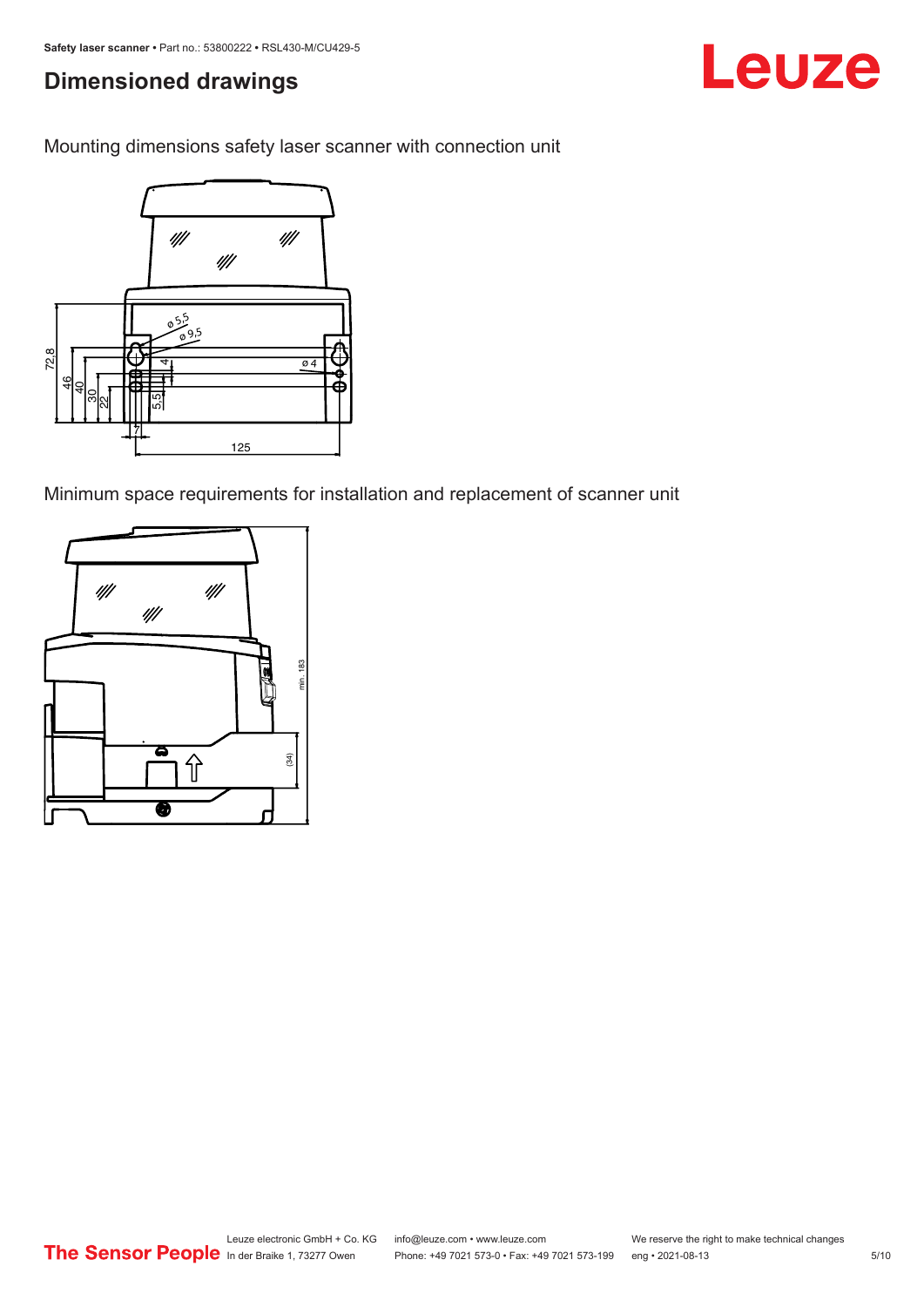# <span id="page-5-0"></span>**Dimensioned drawings**

# Leuze

Dimensions of scanning range



1 Reference point for distance measurement and protective field radius

# **Electrical connection**

### **Connection 1**

| <b>Function</b>             | Machine interface   |
|-----------------------------|---------------------|
| Type of connection          | Cable               |
| Cable length                | 5,000 mm            |
| <b>Sheathing material</b>   | <b>PVC</b>          |
| Cable color                 | <b>Black</b>        |
| <b>Number of conductors</b> | 29 - wire           |
| Wire cross section supply   | $1 \text{ mm}^2$    |
| Wire cross section signals  | $0.14 \text{ mm}^2$ |

#### **Conductor color Conductor assignment**

| White                 | RES1            |
|-----------------------|-----------------|
| <b>Brown</b>          | $+24V$          |
| Green                 | EA1             |
| Yellow                | A1              |
| Gray                  | OSSDA1          |
| Pink                  | OSSDA2          |
| <b>Blue</b>           | GND / Ground    |
| Red                   | <b>MELD</b>     |
| <b>Black</b>          | F1              |
| <b>Violet</b>         | F <sub>2</sub>  |
| Gray / Pink           | F <sub>3</sub>  |
| Blue / Red            | F <sub>4</sub>  |
| Green / White         | F <sub>5</sub>  |
| Brown / Green         | SE <sub>1</sub> |
| White / Yellow        | SE <sub>2</sub> |
| <b>Brown / Yellow</b> | A2              |
| Gray / White          | A <sub>3</sub>  |
| Brown / Gray          | A4              |
| Pink / White          | EA <sub>2</sub> |
| Brown / Pink          | EA3             |

Leuze electronic GmbH + Co. KG info@leuze.com • www.leuze.com We reserve the right to make technical changes

In der Braike 1, 73277 Owen Phone: +49 7021 573-0 • Fax: +49 7021 573-199 eng • 2021-08-13 6 /10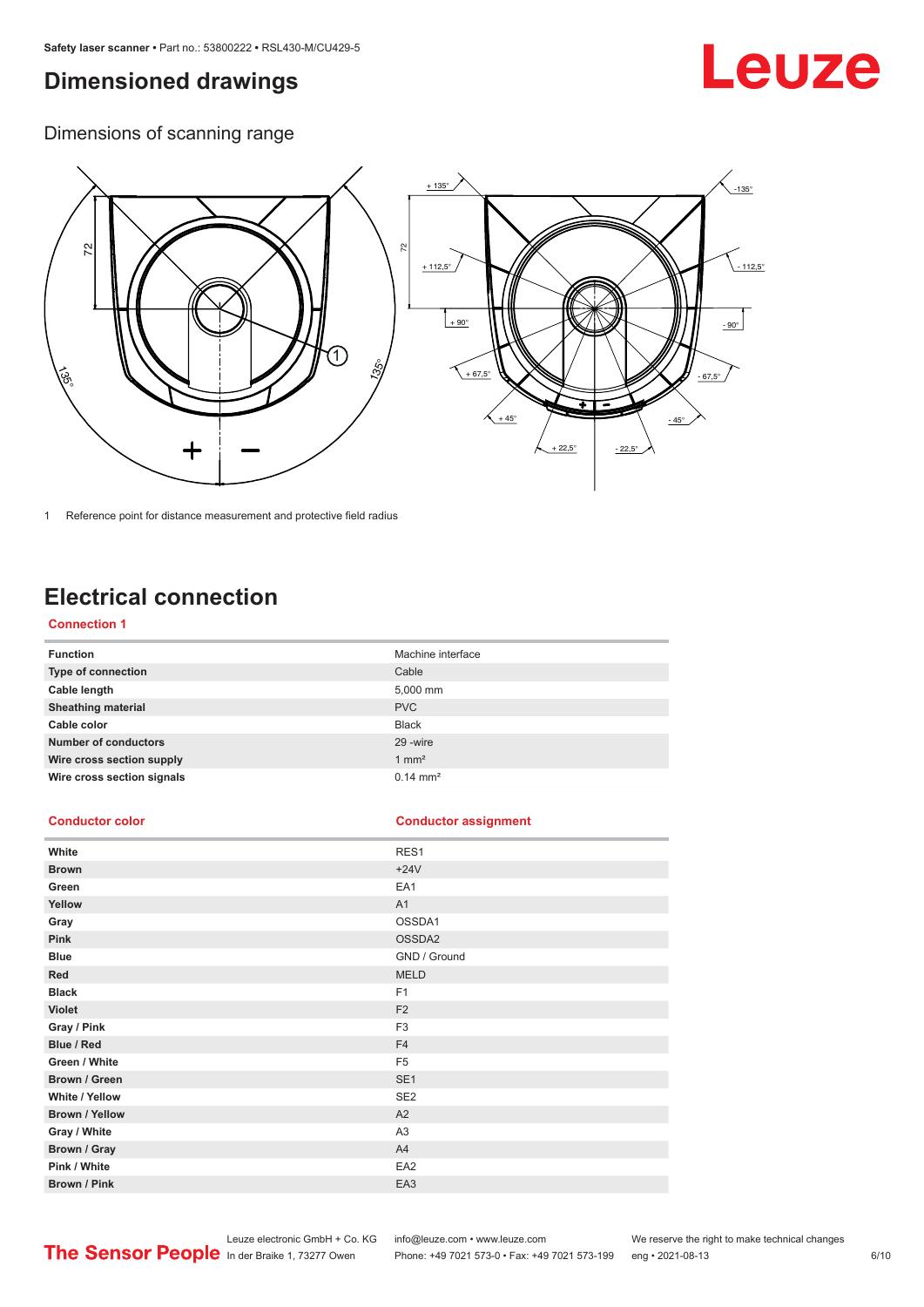# <span id="page-6-0"></span>**Electrical connection**

### **Conductor color Conductor assignment**

| Blue / White         | EA4                |
|----------------------|--------------------|
| Blue / Brown         | F <sub>6</sub>     |
| Red / White          | F7                 |
| Brown / Red          | F <sub>8</sub>     |
| <b>Black / White</b> | F <sub>9</sub>     |
| <b>Black / Brown</b> | F <sub>10</sub>    |
| Gray / Green         | RES <sub>2</sub>   |
| Gray / Yellow        | OSSDB1             |
| Green / Pink         | OSSDB <sub>2</sub> |

#### **Connection 2**

| <b>Function</b>          | Data interface   |
|--------------------------|------------------|
| Type of connection       | Connector        |
| <b>Thread size</b>       | M12              |
| <b>Type</b>              | Female           |
| <b>Material</b>          | Metal            |
| No. of pins              | 4-pin            |
| Encoding                 | D-coded          |
| <b>Connector housing</b> | <b>FE/SHIELD</b> |

| Pin     | <b>Pin assignment</b> | <b>Conductor color</b> |  |
|---------|-----------------------|------------------------|--|
|         | TD+                   | Yellow                 |  |
| ຳ       | $RD+$                 | White                  |  |
| ໍາ<br>◡ | TD-                   | Orange                 |  |
|         | RD-                   | <b>Blue</b>            |  |
|         |                       |                        |  |

# **Operation and display**

| <b>LED</b>     | <b>Display</b>           | <b>Meaning</b>                                                                                                           |
|----------------|--------------------------|--------------------------------------------------------------------------------------------------------------------------|
| 1              | Off                      | Device switched off                                                                                                      |
|                | Red, continuous light    | OSSD off                                                                                                                 |
|                | Red, flashing            | Error                                                                                                                    |
|                | Green, continuous light  | OSSD on                                                                                                                  |
| $\overline{2}$ | Off                      | RES deactivated or RES activated and released                                                                            |
|                | Yellow, flashing         | Protective field occupied                                                                                                |
|                | Yellow, continuous light | RES activated and blocked but ready to be unlocked - protective field<br>free and linked sensor is enabled if applicable |
| 3              | Off                      | Free warning field                                                                                                       |
|                | Blue, continuous light   | Warning field interrupted                                                                                                |
| $\overline{4}$ | Off                      | Free warning field                                                                                                       |
|                | Blue, continuous light   | Warning field interrupted                                                                                                |
| 5              | Off                      | RES deactivated or RES activated and released                                                                            |
|                | Yellow, flashing         | Protective field occupied                                                                                                |
|                | Yellow, continuous light | RES activated and blocked but ready to be unlocked - protective field<br>free and linked sensor is enabled if applicable |
| 6              | Off                      | Device switched off                                                                                                      |
|                | Red, continuous light    | OSSD off                                                                                                                 |
|                | Red, flashing            | Error                                                                                                                    |
|                | Green, continuous light  | OSSD on                                                                                                                  |



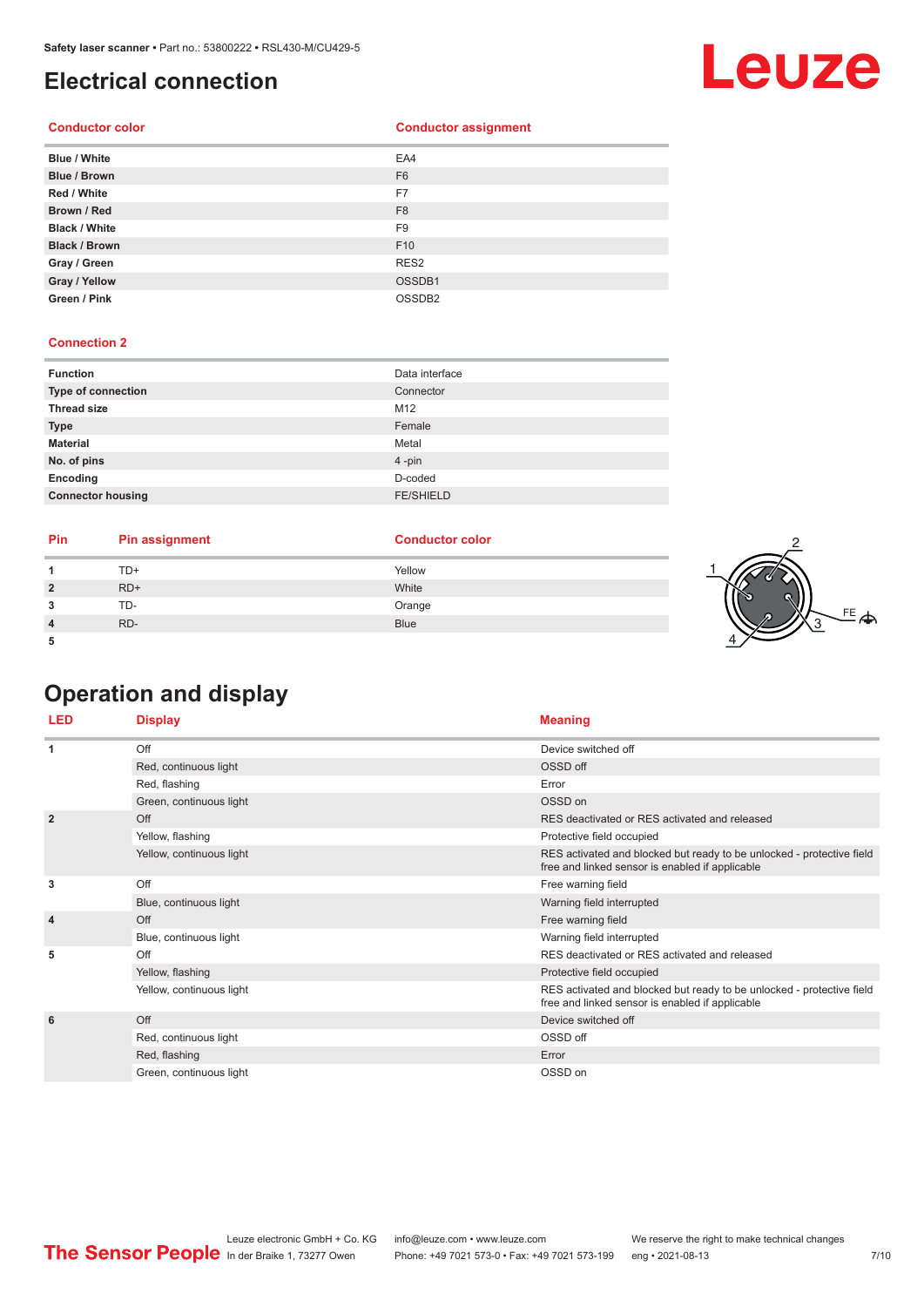## <span id="page-7-0"></span>**Notes**

### **Observe intended use!**

 $\&$  The product may only be put into operation by competent persons.

 $\%$  Only use the product in accordance with its intended use.



#### **WARNING! INVISIBLE LASER RADIATION – CLASS 1 LASER PRODUCT**

The device satisfies the requirements of IEC 60825-1:2014 (EN 60825-1:2014) safety regulations for a product of **laser class 1** as well as the U.S. 21 CFR 1040.10 regulations with deviations corresponding to "Laser Notice No. 56" from May 8, 2019.

 $\&$  Observe the applicable statutory and local laser protection regulations.

 $\%$  The device must not be tampered with and must not be changed in any way. There are no user-serviceable parts inside the device. Repairs must only be performed by Leuze electronic GmbH + Co. KG.

# **Accessories**

## Connection technology - Interconnection cables

|                      |    | Part no. | <b>Designation</b>                     | <b>Article</b>        | <b>Description</b>                                                                                                                                                                         |
|----------------------|----|----------|----------------------------------------|-----------------------|--------------------------------------------------------------------------------------------------------------------------------------------------------------------------------------------|
| $_{\odot}$           | 甘山 | 50135081 | <b>KSS ET-M12-4A-</b><br>RJ45-A-P7-050 | Interconnection cable | Suitable for interface: Ethernet<br>Connection 1: Connector, M12, Axial, Male, D-coded, 4-pin<br>Connection 2: RJ45<br>Shielded: Yes<br>Cable length: 5,000 mm<br>Sheathing material: PUR  |
| $_{\bigodot}$<br>œ   | 甘量 | 50135082 | <b>KSS ET-M12-4A-</b><br>RJ45-A-P7-100 | Interconnection cable | Suitable for interface: Ethernet<br>Connection 1: Connector, M12, Axial, Male, D-coded, 4-pin<br>Connection 2: RJ45<br>Shielded: Yes<br>Cable length: 10,000 mm<br>Sheathing material: PUR |
| $_{\mathbb{C}}$<br>Ê | 甘晶 | 50135083 | <b>KSS ET-M12-4A-</b><br>RJ45-A-P7-150 | Interconnection cable | Suitable for interface: Ethernet<br>Connection 1: Connector, M12, Axial, Male, D-coded, 4-pin<br>Connection 2: RJ45<br>Shielded: Yes<br>Cable length: 15,000 mm<br>Sheathing material: PUR |

# Mounting technology - Mounting brackets

| Part no. | <b>Designation</b> | <b>Article</b>   | <b>Description</b>                                                                                                                                                                                                                       |
|----------|--------------------|------------------|------------------------------------------------------------------------------------------------------------------------------------------------------------------------------------------------------------------------------------------|
| 53800134 | BT840M             | Mounting bracket | Application: Mounting on chamfered 90° corner<br>Dimensions: 84.9 mm x 72 mm x 205.2 mm<br>Color: Yellow, RAL 1021<br>Type of fastening, at system: Through-hole mounting<br>Type of fastening, at device: Screw type<br>Material: Metal |

Leuze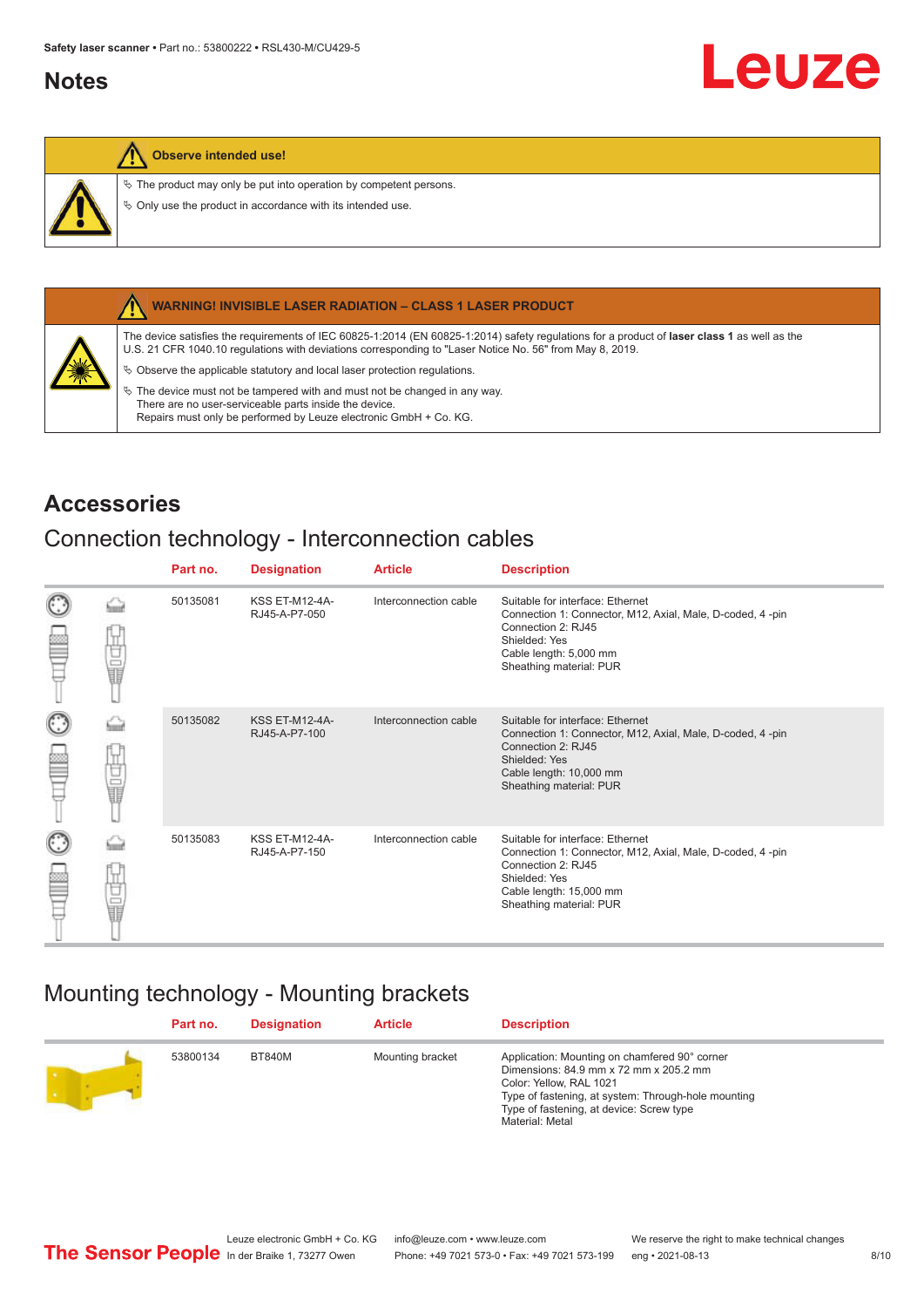## **Accessories**

# Leuze

| Part no. | <b>Designation</b> | <b>Article</b>   | <b>Description</b>                                                                                                                                                                                                                                                     |
|----------|--------------------|------------------|------------------------------------------------------------------------------------------------------------------------------------------------------------------------------------------------------------------------------------------------------------------------|
| 53800132 | BTF815M            | Mounting bracket | Application: Mounting bracket for floor mounting<br>Dimensions: 186 mm x 120 mm x 288 mm<br>Scan level height: 150 mm<br>Color: Yellow, RAL 1021<br>Type of fastening, at system: Through-hole mounting<br>Type of fastening, at device: Screw type<br>Material: Metal |
| 53800133 | BTF830M            | Mounting bracket | Application: Mounting bracket for floor mounting<br>Dimensions: 186 mm x 275 mm x 288 mm<br>Scan level height: 300 mm<br>Color: Yellow, RAL 1021<br>Type of fastening, at system: Through-hole mounting<br>Type of fastening, at device: Screw type<br>Material: Metal |

# Mounting

| Part no. | <b>Designation</b> | <b>Article</b> | <b>Description</b>                                             |
|----------|--------------------|----------------|----------------------------------------------------------------|
| 53800131 | BTP800M            | Loop guard     | Dimensions: 160 mm x 169 mm<br>Color: Black<br>Material: Metal |

# **General**

| Part no. | <b>Designation</b> | <b>Article</b> | <b>Description</b>                                                          |
|----------|--------------------|----------------|-----------------------------------------------------------------------------|
| 430400   | RS4-clean-Set1     | Cleaning set   | Number of cleaning cloths: 40 Piece(s)<br>Content of cleaning fluid: 150 ml |

# Services

| Part no. | <b>Designation</b> | <b>Article</b>                                  | <b>Description</b>                                                                                                                                                                                                                                                                                                                                                                                                                                                                                      |
|----------|--------------------|-------------------------------------------------|---------------------------------------------------------------------------------------------------------------------------------------------------------------------------------------------------------------------------------------------------------------------------------------------------------------------------------------------------------------------------------------------------------------------------------------------------------------------------------------------------------|
| S981051  | CS40-I-141         | Safety inspection<br>"Safety laser<br>scanners" | Details: Checking of a safety laser scanner application in accordance with<br>current standards and quidelines. Inclusion of the device and machine data in<br>a database, production of a test log per application.<br>Conditions: It must be possible to stop the machine, support provided by<br>customer's employees and access to the machine for Leuze employees must<br>be ensured.<br>Restrictions: Travel costs and accommodation expenses charged separately<br>and according to expenditure. |
| S981047  | CS40-S-141         | Start-up support                                | Details: For safety devices including stopping time measurement and initial<br>inspection.<br>Conditions: Devices and connection cables are already mounted, price not<br>including travel costs and, if applicable, accommodation expenses.<br>Restrictions: Max. 3 h., no mechanical (mounting) and electrical (wiring) work<br>performed, no changes (attachments, wiring, programming) to third-party<br>components in the nearby environment.                                                      |